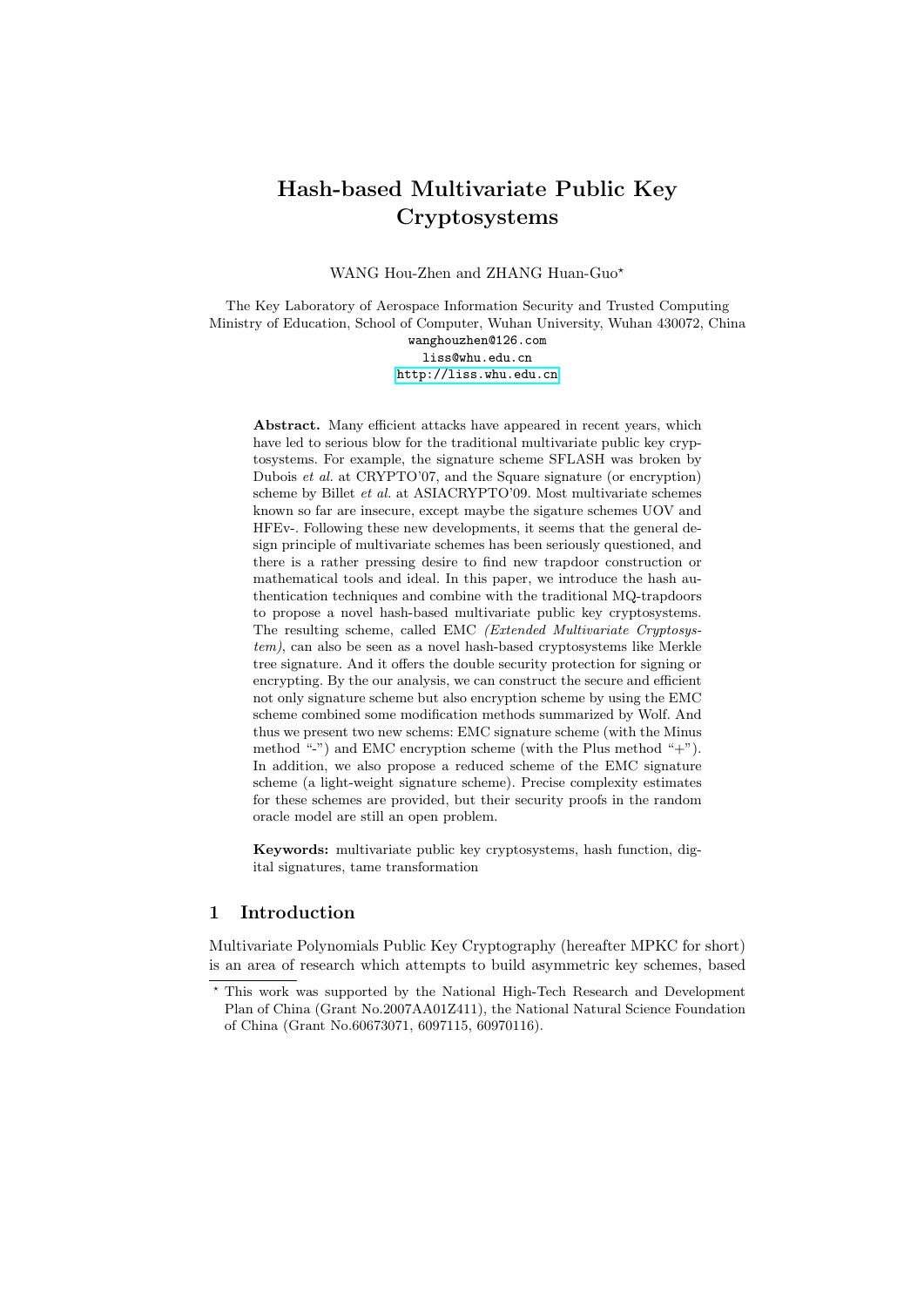on solving randomly chosen systems of multivariate quadratic polynomials (MQ problem) over a finite field, the MQ problem which in general is an NP-hard problem. Multivariate schemes have recently received much attention, for several reasons. First, the hard problems of reference are not known to be polynomial in the quantum model, unlike integer factorization and the discrete logarithm problems [\[33\]](#page-13-0). More importantly, MPKC schemes are in general much more computationally efficient than number theoretic-based schemes such as RSA. And some of these schemes seem to be very suitable for constrained environments such as smart card, active RFID tags, wireless sensor networks and other embedded devices. Indeed, the SFLASH signature scheme [\[1\]](#page-11-0), one of the best-known multivariate cryptosystems, had stood for a decade and was even accepted as a security standard for use in low-cost smart cards by the New European Schemes for Signatures, Integrity and Encryption. However, this scheme and some related schemes had recently been broken [\[28,](#page-12-0)[18](#page-12-1)[,13](#page-12-2)[,12,](#page-12-3)[3\]](#page-11-1).

Questions. As we will see in Section 2, most multivariate schemes known so far were insecure because many efficient attacks have been found in succession. Despite some countermeasures proposed for resisting these new attacks, unfortunately, most of the countermeasures make the related schemes too slow. Hence there is a rather pressing need to find new MQ-trapdoors or new modifiers for constructing secure and efficient multivariate schemes. In addition, multivariate quadratic equations can be used to easily design cryptographic primitives for signing applications. By now, how to design the secure and efficient multivariate encryption schemes is an open question.

**Our Results.** In this paper, we construct a hash-tame  $(HT)$  transformation based on the hash function and the tame transformation appeared in [\[17\]](#page-12-4). And then we propose a hash-based multivariate public key cryptosystems based on a HT transformation and the traditional MQ-trapdoors. As the special construction, we call our new construction the EMC (Extended Multivariate Cryptosystem) scheme. and it offers the double security protection for signing or encrypting by combining the traditional multivariate public key checking and a HT transformation as hash authentication checking. By the our analysis, we can construct the secure and efficient not only signature scheme but also encryption scheme by using some modification methods appeared in [\[35\]](#page-13-1), combined with our EMC scheme. And thus we present two new schems: EMC signature scheme (with the Minus method "-") and EMC encryption scheme (with the Plus method "+"). In addition, we also propose a reduced scheme of the EMC signature scheme (a light-weight signature scheme). This scheme combines the ideals of McEliece cryptosystems and the Minus method "-", and uses an affine bijective map instead of the nonlinear bijective map of EMC to hide the process of finding the inverse of the HT transformation. Precise complexity estimates for these schemes are provided, but their security proof in the random oracle model is still an open problem.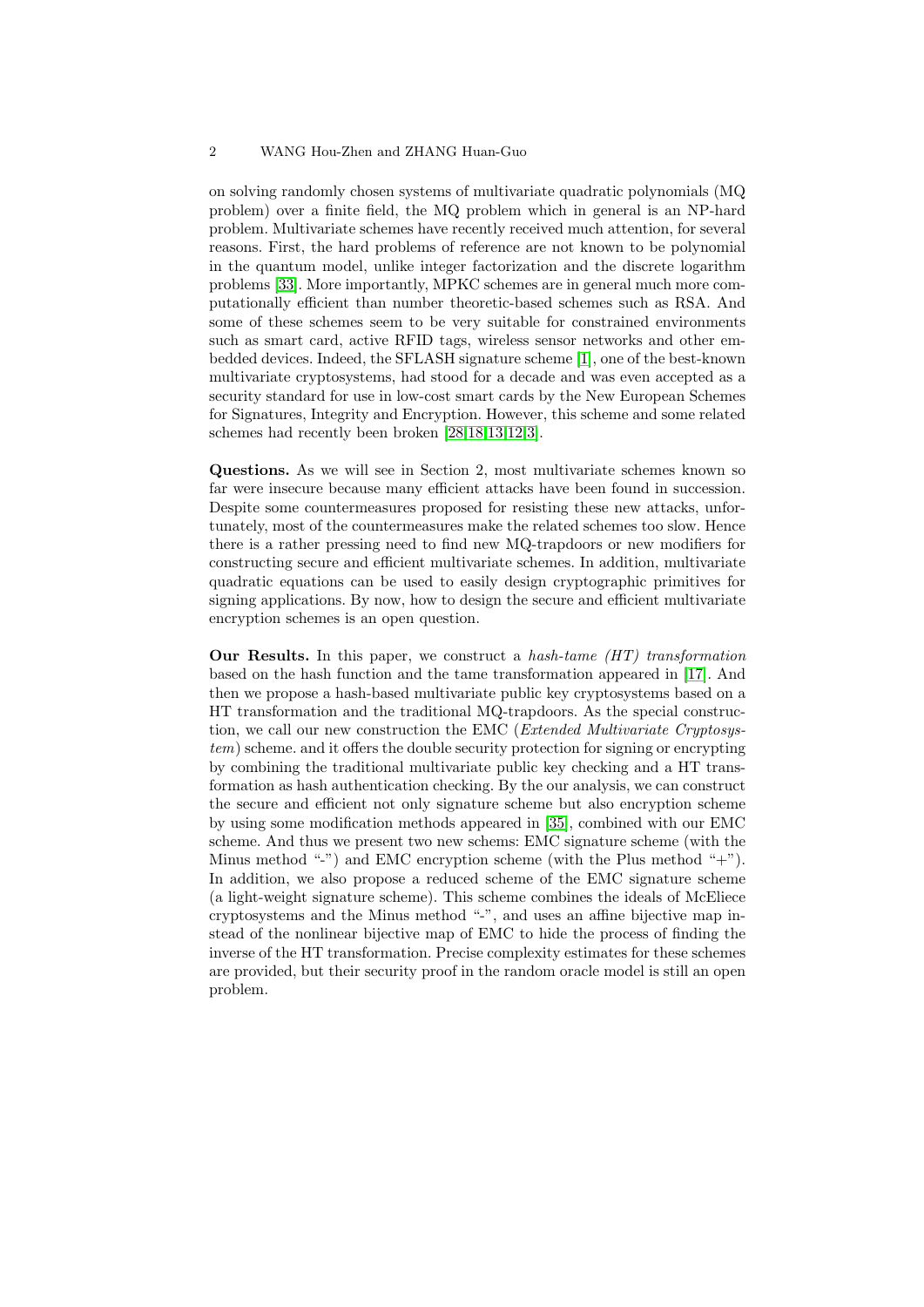Organization of the Paper. In Section 2, we recall the traditional MQtrapdoors and related attack methods. Next, in Section 3, we describe a novel hash-based multivariate cryptosystem (called EMC), and propose the EMC signature scheme and the EMC signature scheme respectively. We give a general cryptanalysis in Section 4. We propose two practical instances, and analyze their implementation efficiency in Section 5. We propose a reduced scheme of the EMC signature scheme in Section 6. We conclude the paper in Section 7.

# 2 Constructions for MQ-trapdoors

We denote by  $\mathbb{F}_q^n$  the *n*-dimensional vector space over the finite field  $\mathbb{F}_q$  with q elements. A function F from  $\mathbb{F}_q^n$  to  $\mathbb{F}_q^m$  is defined by m quadratic polynomials in n variables and coefficients are in  $\mathbb{F}_q$ , called the *central map* and its components central polynomials. Extant multivariate schemes almost always hide the cental map  $F = (f_1, \dots, f_m)$  via composition with two affine maps  $U, T$ , and obtain the public map  $P: \mathbb{F}_q^n \to \mathbb{F}_q^m$ ,

$$
P = (p_1, \cdots, p_m) = T \circ F \circ U \tag{1}
$$

We usually write, for  $1 \leq j \leq k \leq n, 1 \leq i \leq m$ ,

$$
p_i(x_1, \dots, x_n) = \sum_{1 \le j \le k \le n} c_{ijk} x_j x_k + \sum_{j=1}^n b_{ij} x_j + a_i
$$

where  $a_i$  is usually normalized to zero and coefficients  $c_{ijk}, b_{ij} \in \mathbb{F}_q$ .

In any given scheme, the central map  $F$  belongs to a certain class of quadratic maps whose inverse can be computed relatively easily. The maps  $U, T$  are affine (sometimes linear) and full-rank. The key of a MPKC is the design of the central map. The public key consists of the polynomials in  $P$ , In practice, this is always the collection of the coefficients of the  $p_i$ 's. The secret key consists of the information in U, T and F, that is  $U^{-1}$ ,  $T^{-1}$  and  $F^{-1}$  (sometimes F can be discarded).

To encrypt a block or verify a signature x, one simply computes  $y = P(x)$ , that is

$$
y = P(x) \Longleftarrow T\Big(F\big(U(y)\big)\Big)
$$

To decrypt or sign a block, one can compute

$$
x = U^{-1}\Bigl( F^{-1}\bigl( T^{-1}(y) \bigr) \Bigr)
$$

So far, there are the following four previously known basic trapdoors for the central map of MPKCs:

(I) Matsumoto-Imai Scheme A (MIA). The scheme MIA was proposed by Matsumoto and Imai [\[24\]](#page-12-5), also called the  $C^*$  scheme. It is the first scheme which uses two different finite fields. Its central map  $F$  is defined from a monomial over the degree n extension field of  $\mathbb{F}_q$ , denoted  $\mathbb{F}_{q^n}$ , of the form  $F(x) = x^{1+q^{\theta}}$ , where  $\theta$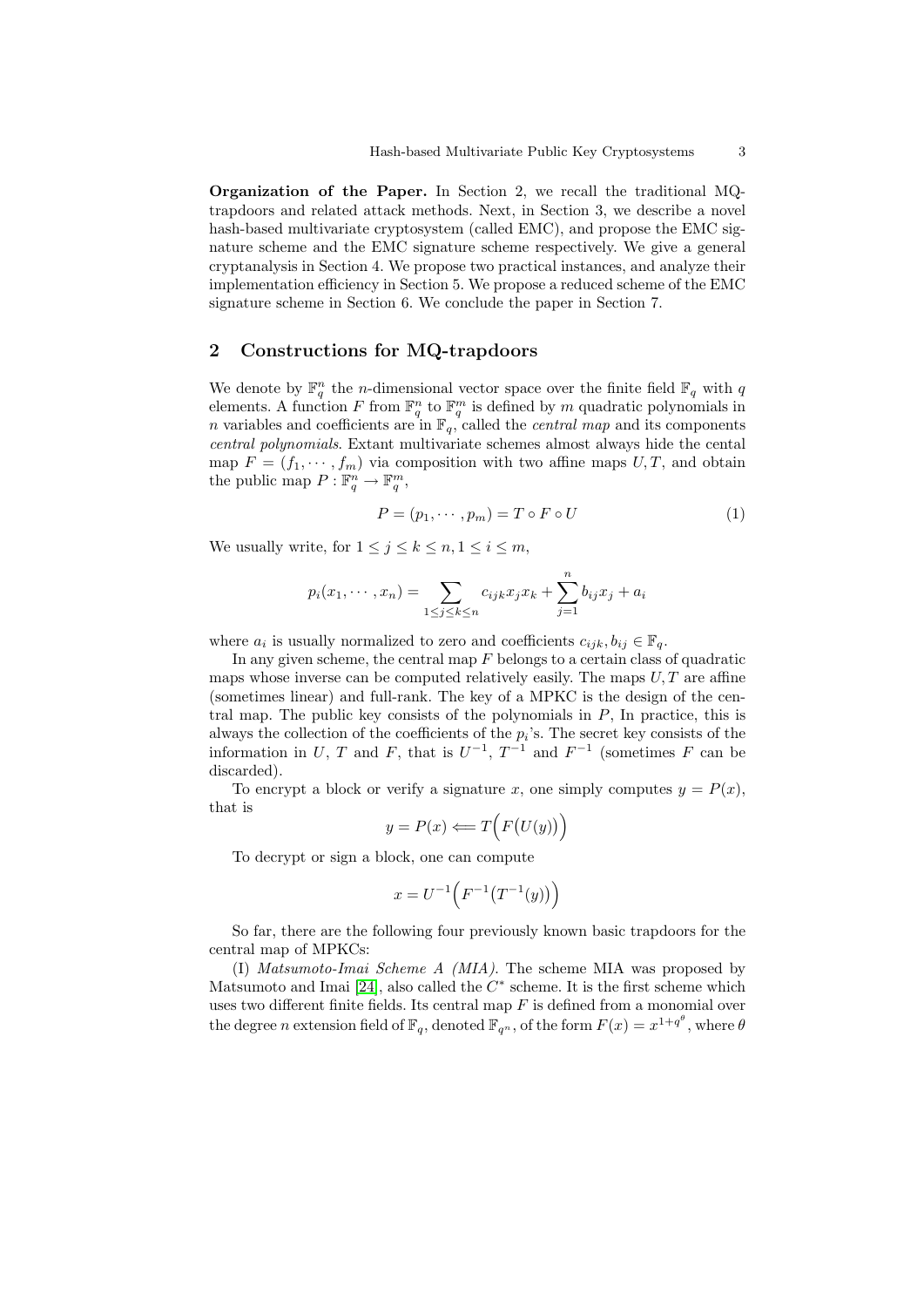satisfies  $gcd(q^{\theta}+1, q^n-1) = 1$ . The C<sup>\*</sup> scheme was broken by Patarin in 1995 [\[28\]](#page-12-0). Subsequently, Patarin et al. proposed in 2001 [\[29](#page-13-2)[,30\]](#page-13-3) to remove from the public key the last r quadratic polynomials (out of the initial  $n$ ) using Shamir's minus method [\[31\]](#page-13-4), and called the resulting scheme  $C^{*-}$ . Furthermore, if the value of r is chosen such that  $q^r \ge 2^{80}$ , then the variant scheme is termed  $C^{*--}$ . SFLASH [\[1\]](#page-11-0) belongs to the  $C^{*--}$  family and has been chosen as a candidate for the NESSIE selection, and finally accepted. SFLASH has been entirely broken: the r missing equations can be recovered in most cases as explained in [\[12\]](#page-12-3) and the private key of the  $C^*$  family can be recovered following the cryptanalysis described in [\[19\]](#page-12-6). Recently, two new proposals were based on internal transformations that are not only quadratic on the base field, but also on the extension field: a signature scheme called square-vinegar was proposed in [\[2\]](#page-11-2) and an encryption scheme called square appeared in [\[4\]](#page-11-3). However, they were broken by Billet et al at ASIACRYPT 2009 [\[3\]](#page-11-1). In addition, PMI+ [\[8\]](#page-11-4) and  $\ell$ -invertible cycle [\[11\]](#page-12-7) can be best considered improved versions or extensions of the  $C^*$  scheme.

(II) Hidden Field Equations (HFE). After breaking MIA in 1995, Patarin generalized the underlying trapdoor to "Hidden Field Equations" [\[27\]](#page-12-8). This generalization aims at the central equations and uses a univariate polynomial rather than a univariate monomial here, that is, the central map of  $C^*$  was changed into

$$
F(X) = \sum_{\substack{0 \le i,j \le d, \\ q^i + q^j \le d}} c_{ij} X^{q^i + q^j} + \sum_{\substack{0 \le k \le d, \\ q^k \le d}} b_k X^{q^k} + a
$$

From a cryptanalytic point of view, the basic HFE scheme is broken: an efficient key recovery attack, using the MinRank-problem, has been demonstrated in [\[22\]](#page-12-9). In 2002, Faugère reported have broken the HFE-Challenge I. Since the fact that the central map of HFE is not injective, his attacks have improved and in 2003, Faugère and Joux published their results on the security of HFE [\[16\]](#page-12-10). But other variants such as HFEv- are still secure so far.

(III) The Oil-Vinegar (OV) scheme. The Oil and Vinegar and later derived unbalance Oil and Vinegar (UOV) schemes [\[21\]](#page-12-11) are suitable for signatures. The original OV scheme was broken by Shamir and Kipnis [\[32\]](#page-13-5). This construction is inspired by the Patarin's of linearization attacks [\[28\]](#page-12-0). This scheme uses two sets of unknowns  $(x_1, \dots, x_o)$  and  $(\hat{x}_1, \dots, \hat{x}_v)$  respectively called the oil and the vinegar variables. The central map then consists of an o-tuple of polynomials  $F = (f_1, \dots, f_o)$  of the special form:

$$
f_i(x,\hat{x}) = \sum_{j=1}^o \sum_{k=1}^v e_{ijk} x_j \hat{x}_k + \sum_{j=1}^v \sum_{k=1}^v d_{ijk} \hat{x}_j \hat{x}_k + \sum_{j=1}^o c_{ij} x_j + \sum_{j=1}^v b_{ij} \hat{x}_j + a_i
$$

where all corresponding coefficients are randomly chosen from the base field  $\mathbb{F}_q$ .

The message size over signature size for the UOV signature scheme is not optimal since the number of vinegar unknowns must be at least twice big as the number of oil unknowns for it to be secure [\[32](#page-13-5)[,21](#page-12-11)[,3\]](#page-11-1).

(IV) The Stepwise Triangular System (STS). This scheme first appeared for lectures in Japanese [\[34\]](#page-13-6) and in English [\[31\]](#page-13-4). Generalized later to its present form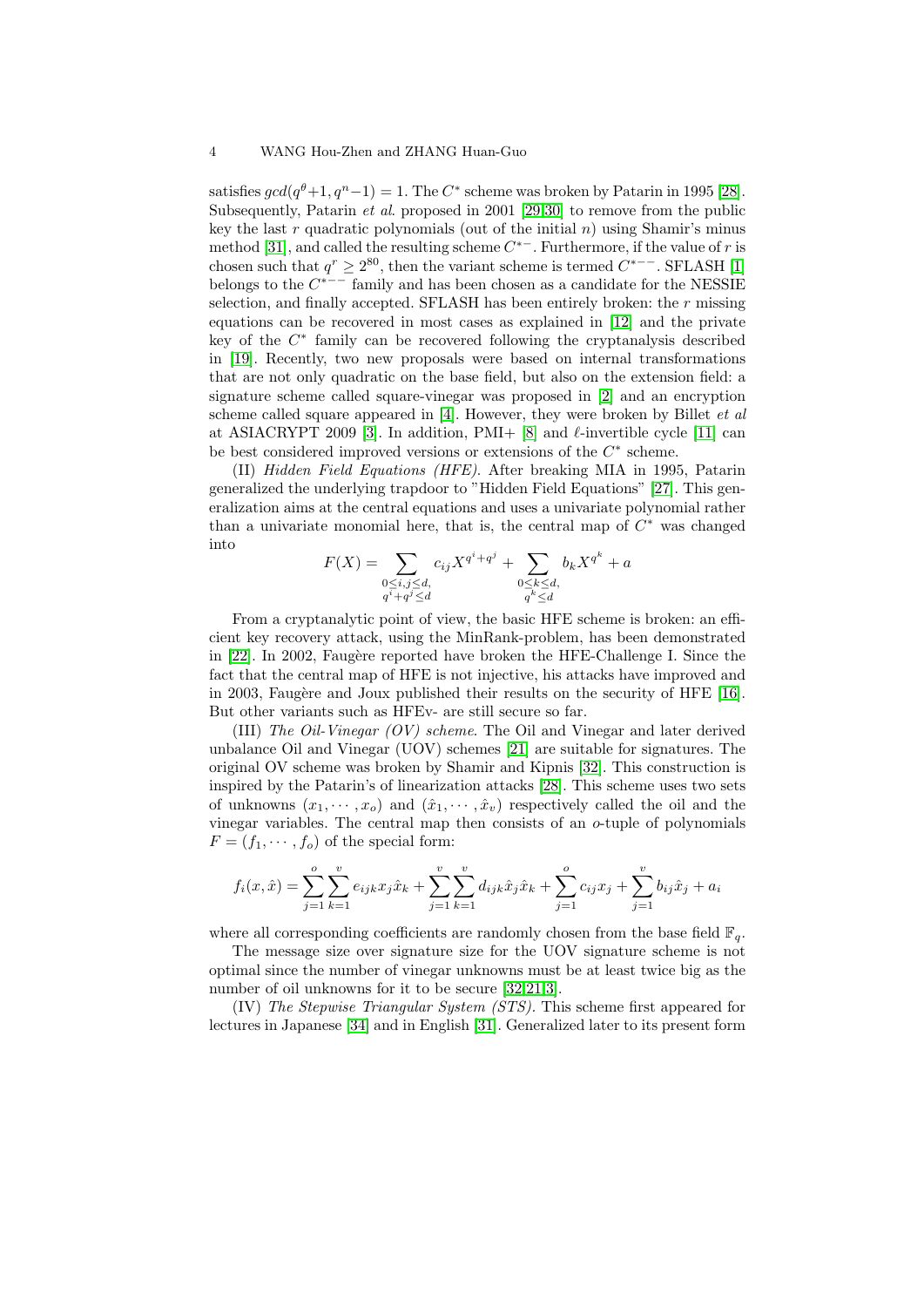[\[36\]](#page-13-7). A tame map  $G: \mathbb{F}_q^n \to \mathbb{F}_q^n$  used in [\[17\]](#page-12-4) are a special case of the triangular maps from algebraic geometry, which are more generally defined by:

$$
G(x_1, \dots, x_n) = \begin{pmatrix} x_1 \\ x_2 + f_1(x_1) \\ \vdots \\ x_{n-1} + f_{n-2}(x_1, \dots, x_{n-2}) \\ x_n + f_{n-1}(x_1, \dots, x_{n-1}) \end{pmatrix}^T
$$
(2)

where the  $f_i$  are arbitrary polynomial functions. Obviously,  $G$  can be easily inverted assuming that the  $f_i$  are known.

The Tame Transformation Method (TTM) cryptosystem was first proposed by T. T. Moh [\[25\]](#page-12-12). But most of these schemes are shown to be not secure such as [\[20](#page-12-13)[,9\]](#page-12-14). The original TTM schemes were intended for the purpose of public key encryption. Attempts were made to apply a similar but simpler idea for signatures. It was called the TTS (Tamed Transformation Signature) scheme, As with the TTM schemes, most of the original TTS versions [\[37](#page-13-8)[,38\]](#page-13-9)are broken by Ding *et al.* in  $[20,10]$  $[20,10]$ .

By now, all basic trapdoors (MIA, HFE, OV and STS) are insecure, and must be modified using some effective measures for enhancing their security. A summary of modifications is given by Wolf and Preneel [\[35\]](#page-13-1), including minus method "-", plus method "+", subfield method "/", branching "⊥", fixing "f", sparse polynomials "s", vinegar variables "v", internal perturbation "i", homogenising "h" and masking "m". Therefore, to construct secure MPKCs, we can make use of these modifications such as QUARTZ [\[26\]](#page-12-16) (HFE, with vinegar variables and minus method).

# 3 Hash-based Multivariate Public Key Cryptosystems

#### 3.1 Hash-based Multivariate Cryptosystems

We first construct a hash-based tame transformation and also called a HT transformation. Let  $\mathbb{F}_q$  be a finite field with  $q = 2^k$  elements and  $\mathbb{F}_q^n$  the *n*-dimensional vector space over  $\mathbb{F}_q$ . A HT transformation is defined by  $L: \mathbb{F}_q^n \to \mathbb{F}_q^n$ ,

$$
\begin{cases}\n\begin{pmatrix}\ny_1 \\
\vdots \\
y_{n-\delta}\n\end{pmatrix} = A \cdot \begin{pmatrix}\nx_1 \\
\vdots \\
x_{n-\delta}\n\end{pmatrix} + \begin{pmatrix}\n\beta_1 \\
\vdots \\
\beta_{n-\delta}\n\end{pmatrix} \\
y_{n-\delta+1} = \gamma_1 x_{n-\delta+1} + \sum_{j=1}^{n-\delta} a_{ij} x_j + \gamma_{\delta+1} x_{n+1} + \beta_{n-\delta+1} \\
\vdots \\
y_n = \gamma_\delta x_n + \sum_{j=1}^{n-1} a_{nj} x_j + \gamma_2 \delta x_{n+\delta} + \beta_n\n\end{cases} (3)
$$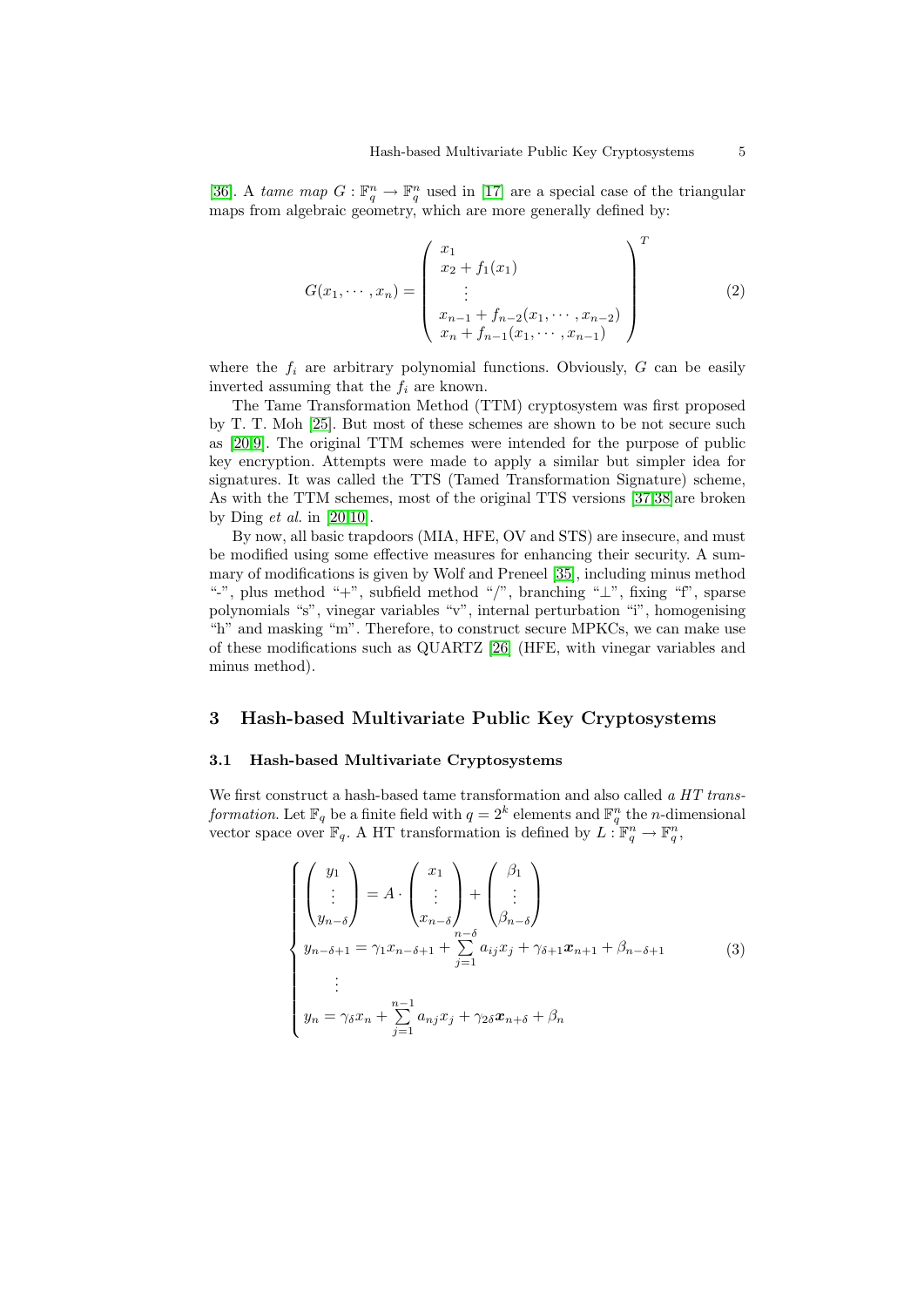where  $\delta$  is the number of the *extended variables*  $x_{n+i} \in \mathbb{F}_q$   $(1 \leq i \leq \delta)$ ,  $\gamma_i \neq 0$  (1  $\leq i \leq 2\delta$ ),  $(n-\delta) \times (n-\delta)$  matrix must be full-rank, other corresponding coefficients are randomly chosen in  $\mathbb{F}_q$ ; in particular, the *extended variables*  $x_{n+i}(1 \leq i \leq \delta)$  are defined by

$$
x_{n+i} = H_k(x_1||x_2||\cdots||x_{n-\delta+i-1})\tag{4}
$$

Here, the notations  $||, H(·)$  denote the "concatenation" operation and the standard hash function such as SHA-1, respectively; and  $H_k(\cdot)$  represents to extract the first k bits of  $H(\cdot)$  and maps the bitstring into an element in  $\mathbb{F}_q$ .

Obviously,  $L$  is also bijective (but not linear) as same as the map  $G$  like Eq. (2). We can compute the preimage  $x = L^{-1}(y)$  as easily as  $y = L(x)$ , but it is difficult to write x explicitly as a function of y variable because of the nonlinear property of hash function. In addition, if we look upon the  $\delta$  extended variables  $x_{n+1}, \dots, x_{n+\delta}$  as the new variables identified with the first *n* variables  $x_1, \dots, x_n$ , then L can be seen as a compression map from  $\mathbb{F}_q^{n+\delta}$  to  $\mathbb{F}_q^n$ , that is

$$
(y_1, \cdots, y_n) = L(x_1, \cdots, x_n, x_{n+1}, \cdots, x_{n+\delta})
$$

The construction of our new schemes is the same as the traditional MQtrapdoors. The only difference is that the transformation  $U$  in Eq. (2) is replaced by  $U'$  (=  $U \circ L$ ) the combination of an affine bijective map and a HT transformation, obviously,  $U'$  is also a bijective map. More precisely, the generic construction of our schemes has the canonical decomposition of most MPKC's as follows. The public map  $P$  is the form of multivariate quadratic polynomials from  $\mathbb{F}_q^{n+\delta}$  to  $\mathbb{F}_q^n$ , and defined by

$$
P = (p_1, \cdots, p_n) = T \circ F \circ U' \xrightarrow{def U' = U \circ L} T \circ F \circ (U \circ L) \tag{5}
$$

The public key consists of the polynomials in  $P$ , In practice, this is always the collection of the coefficients of the  $p_i$ 's. The secret key consists of  $L^{-1}$ ,  $U^{-1}$ ,  $T^{-1}$  and  $F^{-1}$ . In addition, from the theoretical point of view, we can be free to choose one of the four basic MQ-trapdoors appeared in Section 2.

As the special construction of the new scheme, we call our proposed algorithm the EMC (Extended Multivariate Cryptosystems) scheme.

### 3.2 The EMC Signature Scheme

The EMC signature scheme combines the HT transformation defined in this paper and the Shamir's Minus method [\[31\]](#page-13-4) as follows.

The Secret Parameters. We randomly choose two affine bijective maps U, T from  $\mathbb{F}_q^n$  to  $\mathbb{F}_q^n$  and a HT transformation L from  $\mathbb{F}_q^{n+\delta}$  to  $\mathbb{F}_q^n$ , and find their inverse map  $U^{-1}$ ,  $T^{-1}$  and  $L^{-1}$  respectively. In addition, we need to choose an appropriate central map  $F: \mathbb{F}_q^n \to \mathbb{F}_q^n$  from the four basic MQ-trapdoors (see Section 2). Consequently, the private key consists of the information  $U^{-1}$ ,  $T^{-1}$ ,  $L^{-1}$  and  $F^{-1}$ , where the size of  $F^{-1}$  depends on the MQ-trapdoor used.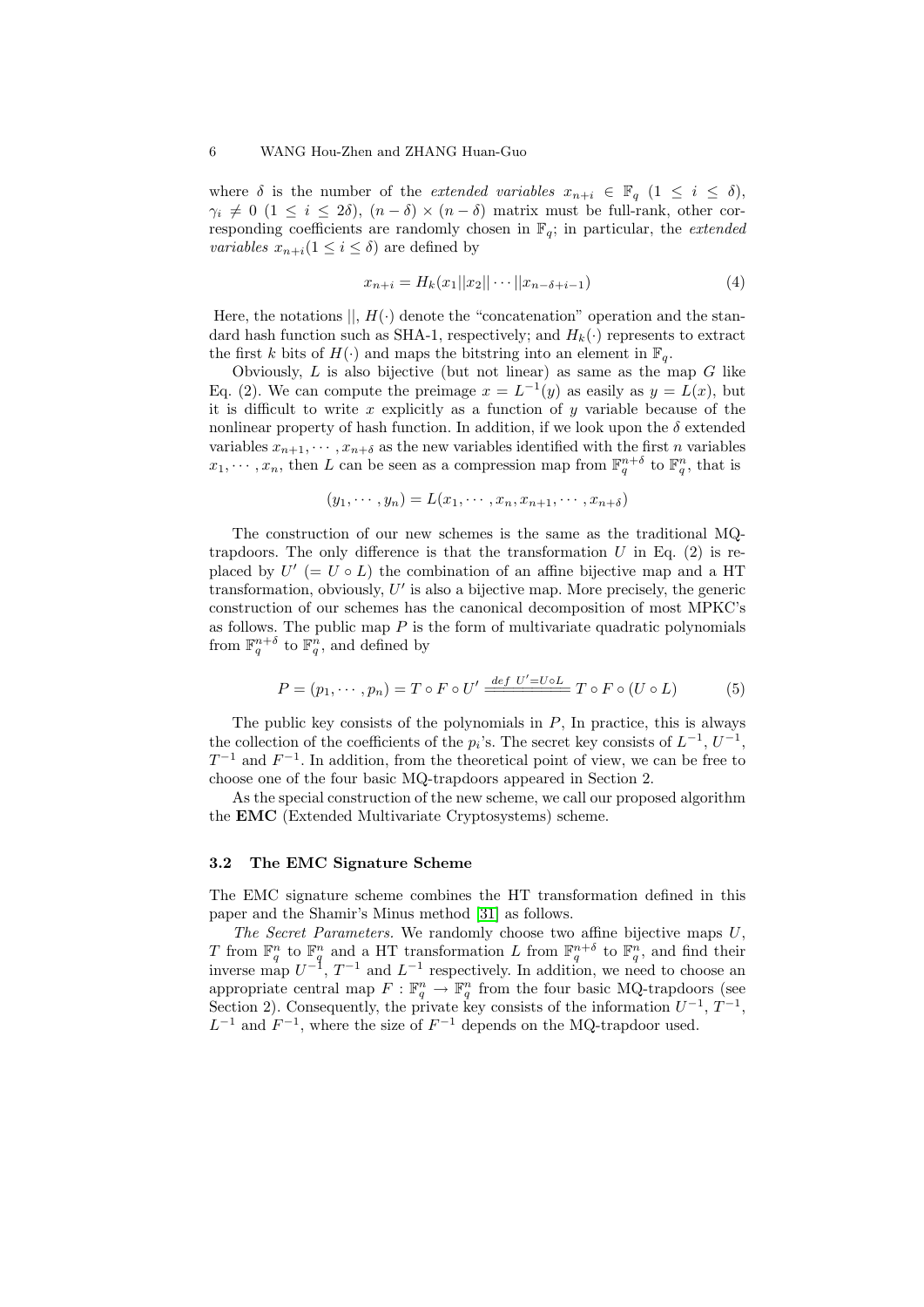The Public Parameters. By Eq.  $(5)$ , the public map P can be obtained by the composition of the above four maps. Once we apply the Shamir's minus method to P, example by deleting the last r components  $(0 \leq r < n)$ , we will have a new map of the EMC signature scheme  $P^- : \mathbb{F}_q^{n+\delta} \to \mathbb{F}_q^{n-r}$  defined by

$$
P^-(x_1, \cdots, x_{n+\delta}) = (p_1, \cdots, p_{n-r})
$$
\n(6)

Apart from this, the public key includes the field structure of  $\mathbb{F}_q$  and the standard hash function used.

**The Signing Process.** The message (or its hash value) is  $Y^{-} = (y_1, \dots, y_{n-r})$ in  $\mathbb{F}_q^{n-r}$ . The signer first chooses r random elements  $y_{n-r+1}, \dots, y_n \in \mathbb{F}_q$  which are appended to Y<sup>-</sup> to obtain  $Y = (y_1, \dots, y_n)$  in  $\mathbb{F}_q^n$ . Then the signature X is obtained by

$$
X = (x_1, \dots, x_{n+\delta}) = L^{-1} \left( U^{-1} \left( F^{-1} \left( T^{-1} (Y) \right) \right) \right)
$$

The verifying Process. Anyone who receives the message  $Y^-$  and its signature  $X = (x_1, \dots, x_{n+\delta})$  first applies the public hash function to check if indeed

$$
x_{n+i} = H_k(x_1||x_2|| \cdots ||x_{n-\delta+i-1}), 1 \le i \le \delta
$$
 (V1)

If equality holds, then continues to check

$$
(p_1(X), \cdots, p_{n-r}(X)) = Y^- \tag{V2}
$$

We can conclude that a signature X of  $Y^-$  is valid if and only if the two conditions  $(V1)$  and  $(V2)$  are simultaneously satisfied. As the use of hash function, the  $(V1)$  is called the *hash authentication checking*. the checking method in  $(V2)$ is the same as the traditional MPKC's. Of course, the steps  $(V1)$  and  $(V2)$  can be permuted, it is not required that they are executed in the order shown above.

We will discuss that in Section 4, both  $(V1)$  and  $(V2)$  offer the doubleprotection for the security of the EMC signature scheme.

## 3.3 The EMC Encryption Scheme

Contrary to the EMC signature scheme, the EMC encryption scheme combines the Plus method [\[27](#page-12-8)[,35\]](#page-13-1). the Plus method amounts to adding  $r$  randomly chosen polynomial components as follows.

The Secret Parameters. We randomly choose three maps: two affine bijective maps  $U : \mathbb{F}_q^n \to \mathbb{F}_q^n$  and  $T : \mathbb{F}_q^{n+r} \to \mathbb{F}_q^{n+r}$ , and a HT transformation  $L : \mathbb{F}_q^{n+\delta} \to \mathbb{F}_q^n$ . and find their inverse map  $U^{-1}$ ,  $T^{-1}$  and  $L^{-1}$  respectively. In addition, we need to choose an appropriate central map  $F : \mathbb{F}_q^n \to \mathbb{F}_q^n$  from the four basic MQ-trapdoors (see Section 2). Consequently, the private key consists of the information  $U^{-1}$ ,  $T^{-1}$ ,  $L^{-1}$  and  $F^{-1}$ , where the size of  $F^{-1}$  depends on the MQ-trapdoor used.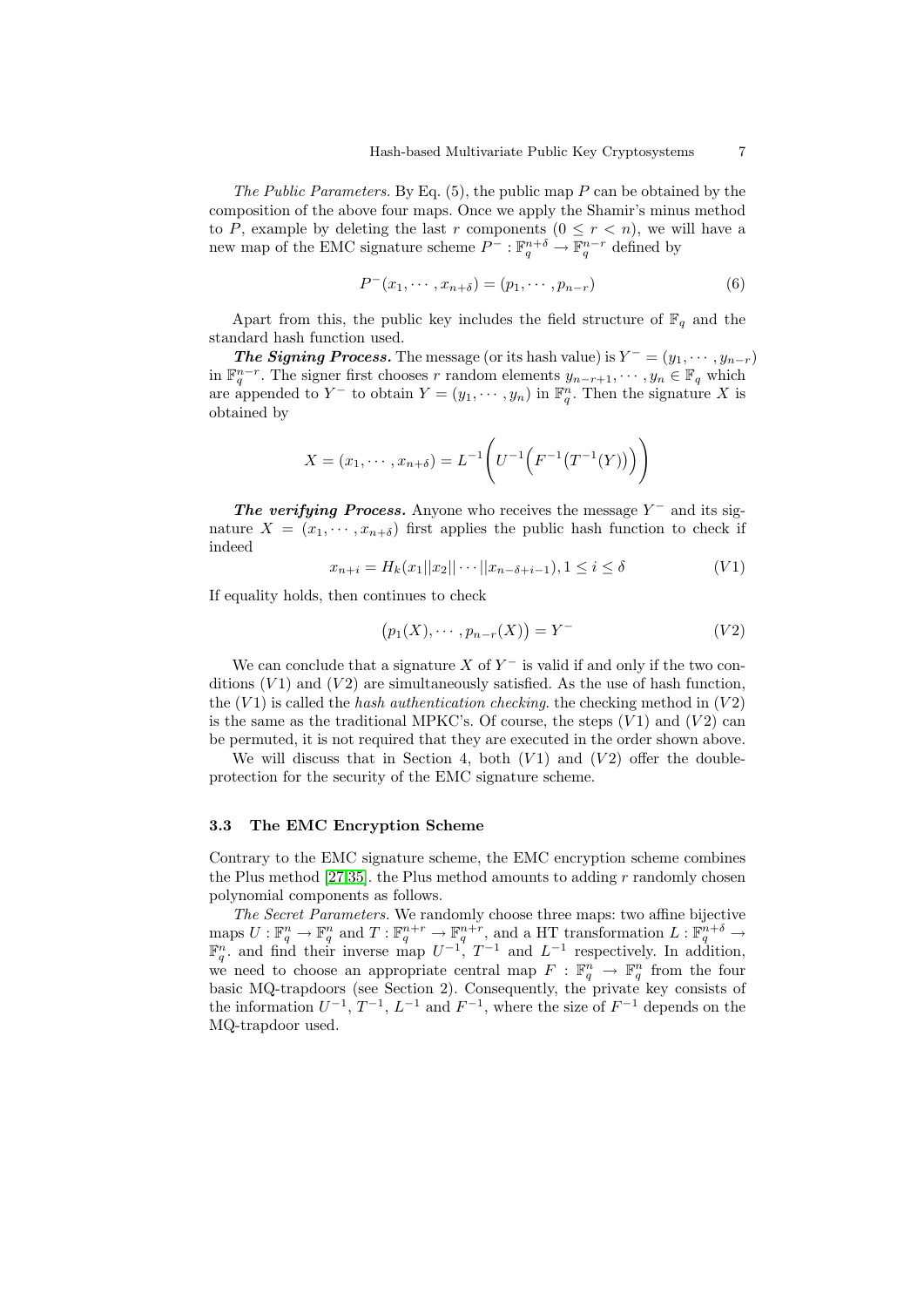The Public Parameters. By Eq.  $(5)$ , the public map P can be obtained by the composition of the above four private maps. Once we apply the Plus method to the internal map  $F' = F \circ U \circ L = (f'_1, \dots, f'_n)$ , example by adding the r random chosen quadratic polynomials  $(0 \leq r < n)$ , we have

$$
F'^{+} = (f'_1, \cdots, f'_n, f'_{n+1}, \cdots, f'_{n+r})
$$

Therefore, the public key of the EMC encryption scheme  $P^+ : \mathbb{F}_q^{n+\delta} \to \mathbb{F}_q^{n+r}$  can be obtained by

$$
P^{+}(x_{1}, \cdots, x_{n+\delta}) = T \circ F'^{+} = (p_{1}, \cdots, p_{n+r})
$$
\n(7)

In addition, the public key also includes the field structure of  $\mathbb{F}_q$  and the standard hash function used.

**The Encyption Process.** Given a plaintext  $(x_1, \dots, x_n) \in \mathbb{F}_q^n$  one first calculates the extended variables

$$
x_{n+i} = H_k(x_1||x_2||\cdots||x_{n-\delta+i-1}), 1 \le i \le \delta
$$

and applies the public polynomials  $P^+$  to encrypt the plaintext. Then the corresponding ciphertext is easily obtained by

$$
(y_1, \cdots, y_{n+r}) = P^+(x_1, \cdots, x_{n+\delta})
$$

**The Decyption Process.** To decrypt the ciphertext  $(y_1, \dots, y_{n+r})$ , we successively execute the follwing steps:

1. Compute  $(a_1, \dots, a_{n+r}) = T^{-1}(y_1, \dots, y_{n+r})$ , and then discard the r redundant values  $a_{n+1}, \dots, a_{n+r}$  to produce a *n*-dimensional vector  $(a_1, \dots, a_n)$ .

2. Compute  $(b_1, \dots, b_n) = F^{-1}(a_1, \dots, a_n)$ .

3. Compute  $(c_1, \dots, c_n) = U^{-1}(b_1, \dots, b_n)$ .

4. Finally, the plaintext can be obtained by  $(x_1, \dots, x_n) = L^{-1}(c_1, \dots, c_n)$ .

Obviously, comparison with the decryption process of the traditional multivariate public key cryptosystems, SEMC only increases a linear multiplication with regard to  $L^{-1}$ .

## 4 Security Analysis

## 4.1 Linearization Equations Attack

Linearization equations attack used to cryptanalyse the  $C^*$  scheme was proposed in 1995 by Patarin [\[28\]](#page-12-0). This attack relies on using the public key  $P$  to generate a large set of equations in the plaintext indeterminates  $x_1, x_2, \dots, x_n$  and the ciphertext indeterminates  $y_1, y_2, \dots, y_n$ . The equations to be generated in this attack all have the "bilinear" form

$$
\sum_{i=1}^{n} \sum_{j=1}^{n} \gamma_{ij} x_i y_j + \sum_{i=1}^{n} \delta_i x_i + \sum_{i=1}^{n} \epsilon_i + \eta = 0
$$
 (8)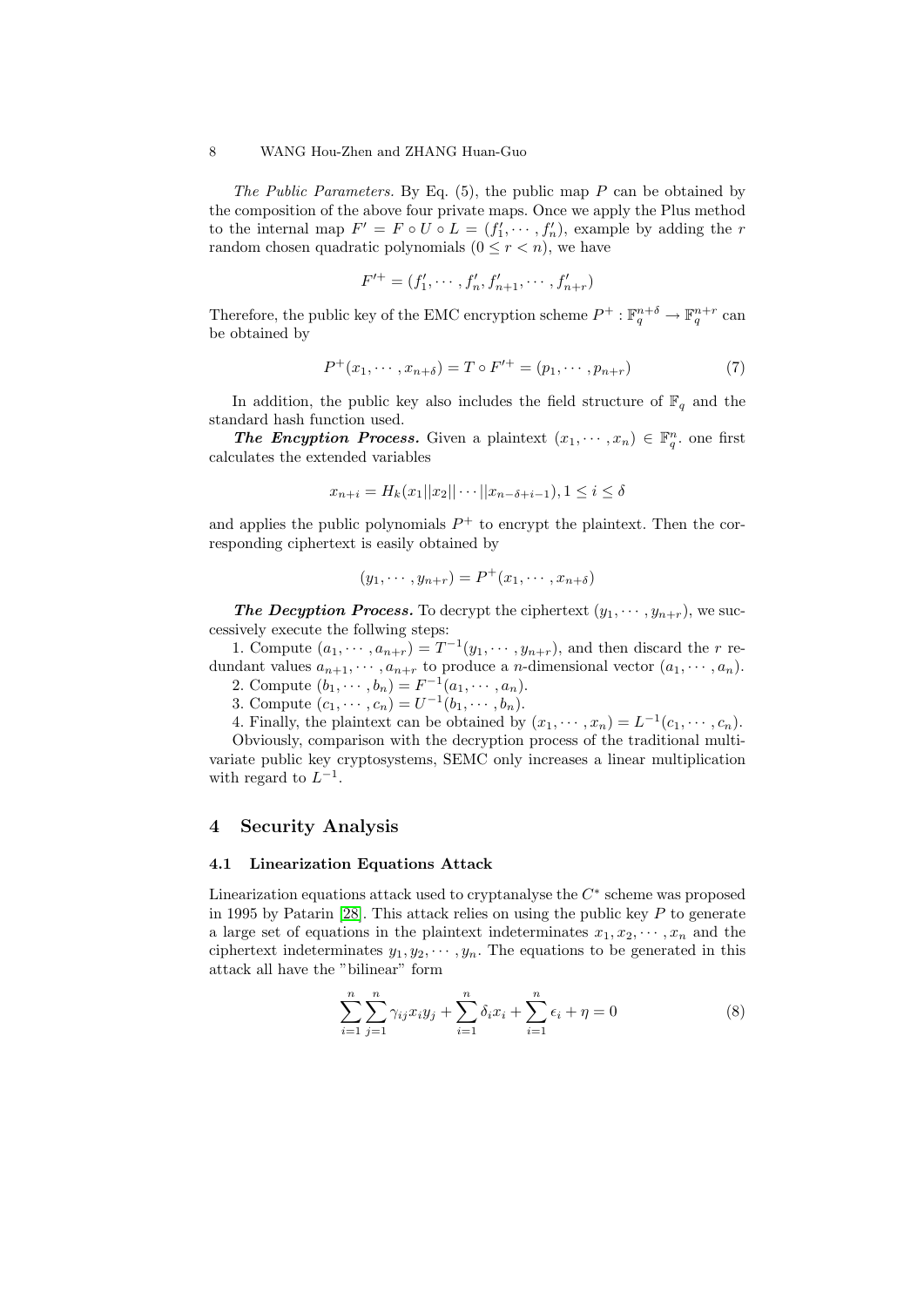It is shown in [\[28\]](#page-12-0) that the linear equations in  $\gamma_{ij}, \delta_i, \epsilon_i$  and  $\eta$  provided by a sufficient number of  $P$  input-output pairs allow to recover these unknown coefficients, and that once this has been done, the obtained vector space of solutions can be used to compute the inverse by P of any  $\mathbb{F}_q^n$  element Y at the expense of sovling a small linear system. The complexity of the attack is approximately  $\mathcal{O}(n^6 \log^2 q)$ .

By Section 3, we know that the HT transformation  $L$  is a nonlinear bijective function with regard to input variables  $x_1, \dots, x_n$  (but its degree is unknown by the properties of hash function). In other words, L further increases the nonlinear degree of MPKCs. We checked experimentally, for a large number of system parameters chosen, there only exists trivial solution for the linear equations with regard to the all coefficients of Eq. (8) constructed by a sufficient number of P input-output pairs.

#### 4.2 Direct Attacks

The most natural ideal of attack on any public-key cryptosystems is to find a plaintext x for a given ciphertext y without using any information beyond the public key itself. In the case of MPKCs, the intention is to equivalent to solving an instance of the MQ problem over a finite field. However this problem is known to be NP-hard, even when restricted to quadratic eauations over  $GF(2)$  and over any finite field [\[27\]](#page-12-8). Several major methods based on Gröbner bases have been developed to solve the MQ problem, such as XL [\[7\]](#page-11-5) and improved variants of Buchbergers's Gröbner bases computation algorithm such as Faugère's F4 and F5 algorithms [\[14](#page-12-17)[,15\]](#page-12-18), but these algorithms are exponential in time and memory. It is worth mentioning that in 2002, Faugère reported to have broken the HFE-Challenge I, and subsequently improved his attacks in [\[16\]](#page-12-10). Generally speaking, these attacks can be easily avoided by choosing appropriate scale parameters.

For the EMC cryptosystems, we transform the original public key  $P: \mathbb{F}_q^n \to$  $\mathbb{F}_q^n$  into the new public key  $\tilde{P}: \mathbb{F}_q^{n+\delta} \to \mathbb{F}_q^n$  using a HT map L, and obtained by  $\tilde{P} = P \circ L$ , where  $P = T \circ F \circ U$  (see Section 3). According to [\[27\]](#page-12-8), to find P and L from  $\ddot{P}$  belongs to the IP problem and is NP-hard. Emerging a HT transformation into the traditional MPKCs is equivalent to increasing the number of input variables, which is difficult to be eliminated by the attacker because of the hash-value relationship like (4) among these input variables. Obviously, to find a preimage  $x$  from the new public key  $P$  is more difficult than from the original public key P.

#### 4.3 Structure-based Attacks and Security Estimates

The structure-based attack type relies solely on the specific structures of the corresponding multivariate public key schemes. The preliminary security analysis suggests that we can choose any one of the four basic MQ-trapdoors (see Section 2) to be used as the central map  $F$  of our proposed EMC schemes. As space is limited, we do not intend to discuss each scheme based on a basic MQ-trapdoor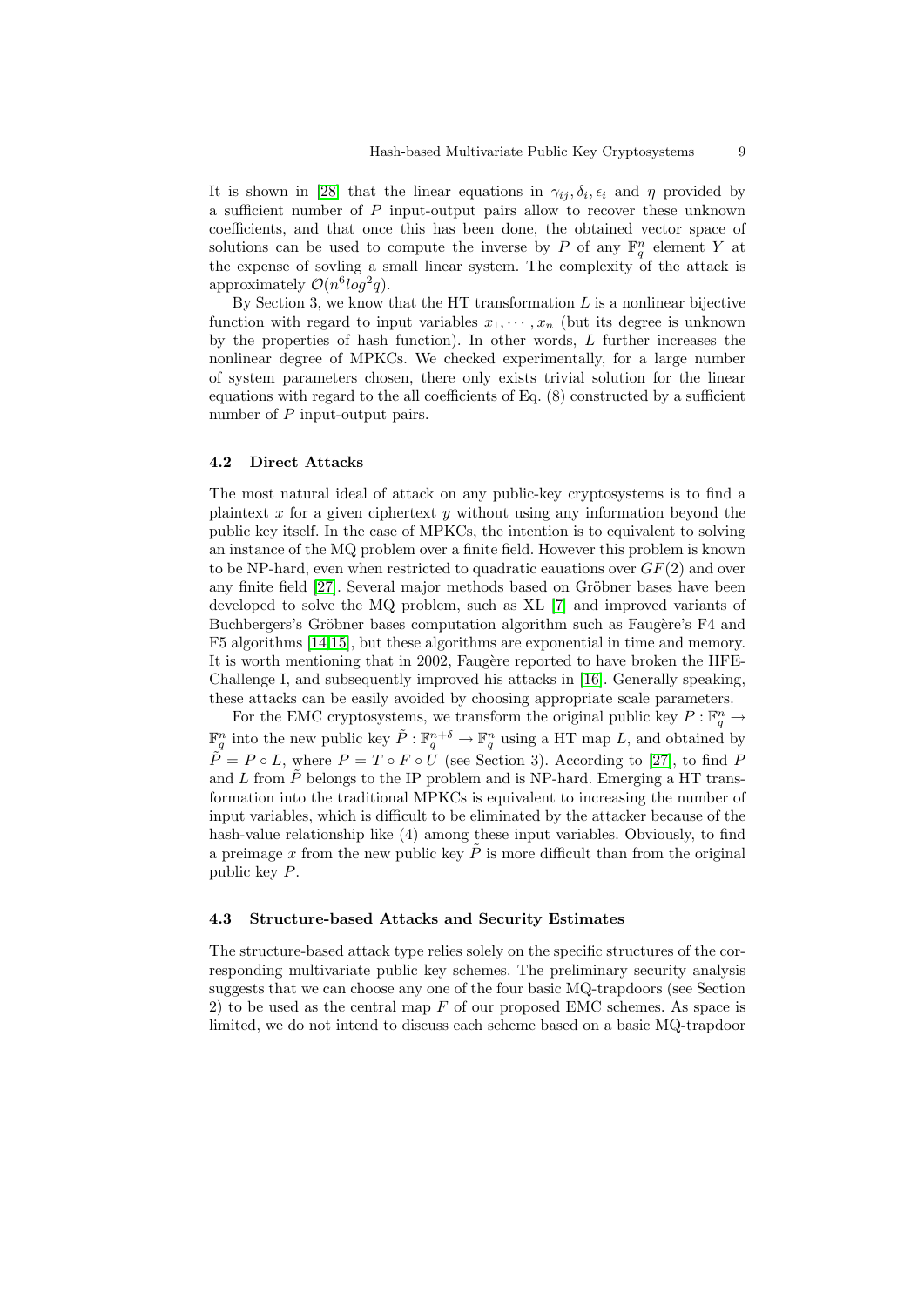in detail. However, we have shown that the original public key  $P$  was disguised as our new public key  $P$  by a HT map  $L$ , and to find  $P$  and  $L$  from  $P$  is a computationally intractable problem. Hence the EMC schemes, including signature and encryption schemes, can effectively resist all known attacks for the original public key P.

In addition, it offers the double security protection for the EMC schemes using the "Chemical Synthesis" of the HT map and traditional MQ-trapdoors. For the EMC signature, if  $\mathcal{O}(T_s)$  denotes the complexity of forging a signature  $X' = (x'_1, \dots, x'_{n+\delta})$  of the message Y such that  $\tilde{P}(X') = Y$  (i.e., passing (V2) in the verifying process), then the success probability of  $X'$  satisfying Eq. (4) is approximately  $1/q^{\delta}$ . Thus the complexity of X' simultaneously satisfying (V1) and (V2) in the verifying process is approximately  $\mathcal{O}(T_s \cdot q^\delta)$ , which is replaced by conservative security level of the EMC signature scheme is

$$
C_{\text{sign}} = \mathcal{O}(q^{min(r,\delta)})
$$

where r,  $\delta$  can be considered as the dimension of solution (or signature) space of  $\tilde{P}$  and the number of hash-value authentication respectively.

As for the EMC encryption scheme, from the security analysis above, the new public key  $\tilde{P}$  can resist all known cryptanalysis techniques for the original public key P. Thus the complexity of the best known attack is equal to of the exhaustive search, that is  $\mathcal{O}(q^n)$ . We also propose that an even more conservative security level of the EMC encryption scheme is

$$
C_{\text{encrypt}} = \mathcal{O}(q^{\delta - r})
$$

which also is the solution (or preimage) space of the new public key  $\tilde{P}$ .

# 5 Practical-sized Instances of the EMC Schemes

In order to facilitate the discussion, we can denote the our proposed EMC scheme by  $EMC(q, n, \delta, r)$ , where the parameters q, n,  $\delta$  and r have been defined in Section 3. For the parameter r, if  $r < 0$ , then the scheme can be only used as signing. Conversely, if  $r > 0$ , then it can be only used as encrypting. Of course, when  $r = 0$ , it can be use to both sign and encrypt a message (but generally not recommended).

Based on the security analysis above, we propose a signature scheme of at least 80-bit security level called  $EMC(2^8, 37, 10, -10)$ , where the central map F in Eq. (5) also uses the MIA construction, the hash function uses SHA-256. And we summarize operating details as follows.

- Message size: 27 bytes
- Signature size: 47 bytes
- Public key size: 31K bytes
- Private key size: 3.8K bytes

We also propose  $EMC(2^8, 37, 20, 10)$  for an encryption scheme of at least 80-bit security level, and summarize operating details as follows.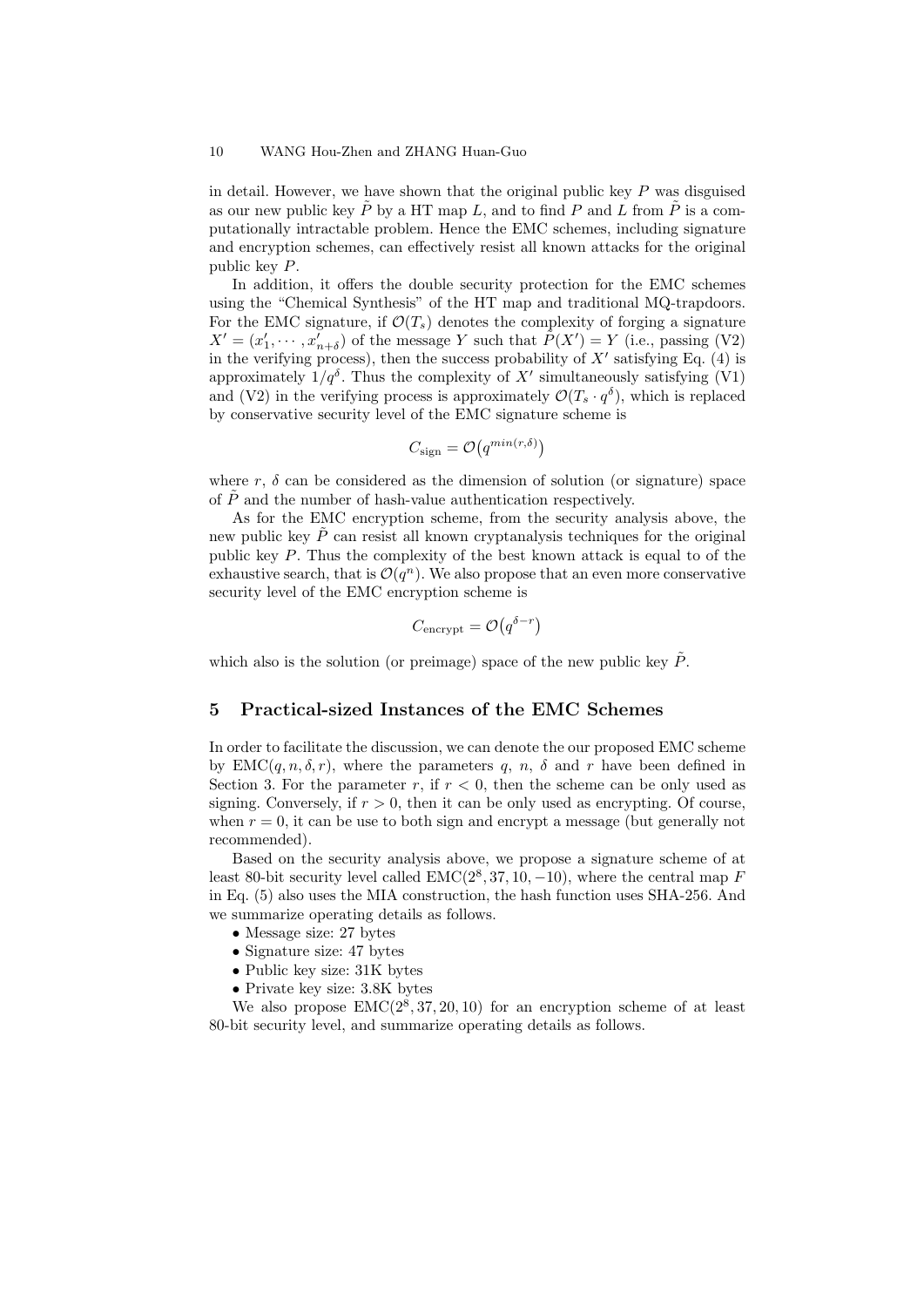- Plaintext size: 27 bytes
- Ciphertext size: 37 bytes
- Public key size: 42.5K bytes
- Private key size: 2.5K bytes

The concrete computing process of the above schemes is the same as the  $SFLASH^{v3}$  scheme [\[6\]](#page-11-6), which are more efficient than  $SFLASH^{v3}$ . Comparison to the traditional MQ-schemes, the only difference is an increase of 20 times hash-value operations.

# 6 SEMC: a Light-weight Signature Scheme

From the security analysis above, we know that the hash authentication combined the traditional MQ-trapdoors to offer the double security protection for the EMC signature scheme. In order to better adapt to the very constrained devices such as passive RFID tags. We propose a simplified EMC signature scheme (SEMC for short) as follows.

The Secret Parameters. We randomly choose an affine bijective maps T from  $\mathbb{F}_q^n$  to  $\mathbb{F}_q^n$  and a HT transformation L from  $\mathbb{F}_q^{n+\delta}$  to  $\mathbb{F}_q^n$  respectively. Consequently, The private key consists of the corresponding inverse maps  $T^{-1}$ ,  $L^{-1}$ .

The Public Parameters. The public map  $P$  can be obtained by the composition of the above two maps T and L, that is  $P = T \circ L$ . And we also apply the Shamir's Minus method to  $P$ , example by deleting the last  $r$  components  $(0 \le r < n)$ , we will have a new map of the SEMC signature scheme  $P^-: \mathbb{F}_q^{n+\delta} \to \mathbb{F}_q^{n-r}$  defined by

$$
P^-(x_1, \dots, x_{n+\delta}) = (p_1, \dots, p_{n-r})
$$
\n(9)

Of course, the public key also includes the field structure of  $\mathbb{F}_q$  and the standard hash function used.

**The Signing Process.** The message (or its hash value) is  $Y^{-} = (y_1, \dots, y_{n-r})$ in  $\mathbb{F}_q^{n-r}$ . The signer first chooses r random elements  $y_{n-r+1}, \dots, y_n \in \mathbb{F}_q$  which are appended to Y<sup>-</sup> to obtain  $Y = (y_1, \dots, y_n)$  in  $\mathbb{F}_q^n$ . Then the signature X is obtained by

$$
X = (x_1, \cdots, x_{n+\delta}) = L^{-1}(T^{-1}(Y))
$$

The verifying Process. Anyone who receives the message  $Y^-$  and its signature  $X = (x_1, \dots, x_{n+\delta})$  first applies the public hash function to check if indeed

$$
x_{n+i} = H_k(x_1||x_2||\cdots||x_{n-\delta+i-1}), 1 \le i \le \delta
$$
 (V'1)

If equality holds, then continues to check

$$
(p_1(X), \cdots, p_{n-r}(X)) = Y^- \tag{V'2}
$$

A signature X of  $Y^-$  is valid if and only if the two conditions  $(V'1)$  and  $(V'2)$ are simultaneously satisfied. And the  $(V'1)$  is also called the hash authentication checking.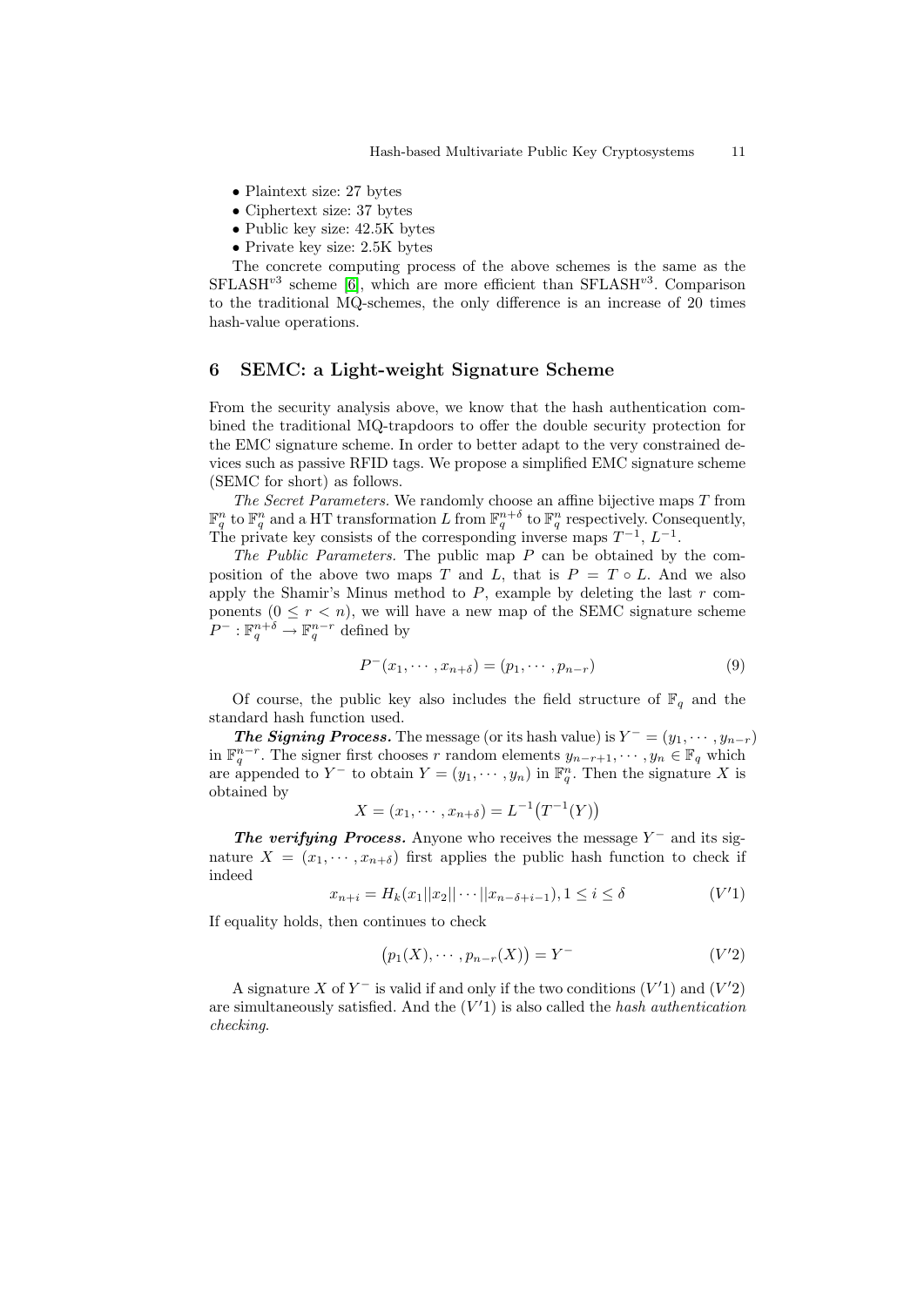The construction method of SEMC is inspired from McEliece-type cryptosys-tems [\[5\]](#page-11-7). We use a random chosen linear bijection  $T$  to hide a HT map  $L$  defined in this paper. In addition, according to Eq. (3), there exists a certain linear relationship between part of input and output variables of L. Hence we use the Minus method to avoid the linear attacks like Patarin's in [\[28\]](#page-12-0). The above analysis indicates that the complexity of the best-known attack for SEMC is  $\mathcal{O}(q^{min(r,\delta)}).$ 

# 7 Conclusion

In this paper, we introduce the hash authentication techniques and combine with the traditional MQ-trapdoors to propose a novel hash-based multivariate public key cryptosystems. The new scheme EMC can also be seen as a novel hash-based cryptosystems like Merkle tree signature [\[23\]](#page-12-19). And it offers the double security protection for signing or encrypting. And we present two new schems: EMC signature scheme and EMC encryption scheme. In addition, we also propose a light-weight signature scheme, which is a reduced scheme of the EMC signature scheme. By the our security analysis, these schemes above can avoid the all known attacks, but their security proof in the random oracle model is still an open problem. We believe that our hash-based MQ-trapdoor construction can easily produce excellent multivariate schemes for practical applications.

# References

- <span id="page-11-0"></span>1. Akkar, M., Courtois, N.: A fast and secure implementation of SFLASH. In: PKC 2003. in: LNCS, vol. 2567, pp. 267-278. Springer, Heidlberg(2003)
- <span id="page-11-2"></span>2. Baena, J., Clough, C., Ding, J.: Square-vinegar signature scheme. In: Buchmann, J., Ding, J. (eds.) PQCrypto 2008. LNCS, vol. 5299, pp. 17-30. Springer, Heidelberg (2008)
- <span id="page-11-1"></span>3. Billet, O. Macario-Rat, G.: Cryptanalysis of the Square Cryptosystems. ASI-ACRYPT 2009, LNCS, vol. 5912, pp. 451-468. Springer, Heidlberg(2009).
- <span id="page-11-3"></span>4. Clough, C., Baena, J., Ding, J., Yang, B. Y. and Chen, M. S.: Square, a New Multivariate Encryption Scheme. In: Fischlin, M. (ed.) CT-RSA 2009, LNCS, vol. 5473, pp. 252-264. Springer, Heidlberg(2009)
- <span id="page-11-7"></span>5. Courtois, N., Finiasz, M., and N.Sendrier: How to achieve a McEliece-based digital signature scheme. In ASIACRYPT 2001. LNCS, vol. 2248, pp. 157-174. Springer, Heidlberg(2001).
- <span id="page-11-6"></span>6. Courtois, N., Goubin, L. and Patarin, J.: SFLASHv3, a fast asymmetric signature scheme. Cryptology ePrint Archive: Report 2003/211, 2003, Revised Specication of SFLASH, version 3.0., October 17th, 2003. Available at [http://eprint.iacr.](http://eprint.iacr.org/2003/211/) [org/2003/211/](http://eprint.iacr.org/2003/211/)
- <span id="page-11-5"></span>7. Diem, C.: The XL-algorithm and a conjecture from commutative algebra. In: ASI-ACRYPT 2004. LNCS, vol. 3329, pp. 323-337. Springer, Heidlberg(2004).
- <span id="page-11-4"></span>8. Ding, J., Gower, J.: Inoculating multivariate schemes against differential attacks. In: Yung, M., Dodis, Y., Kiayias, A., Malkin, T.G. (eds.) PKC 2006. LNCS, vol. 3958, pp. 290C301. Springer, Heidelberg (2006)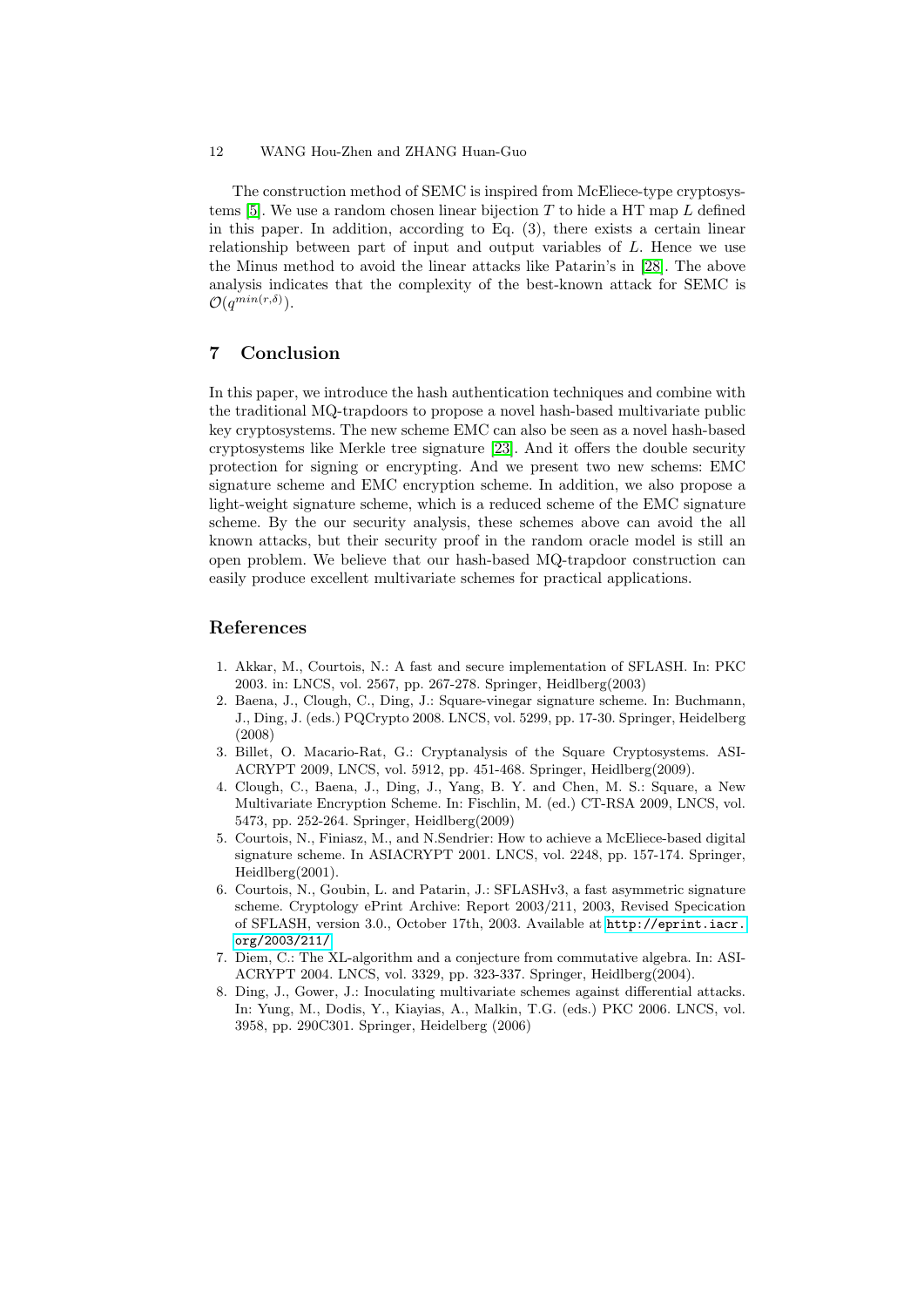- <span id="page-12-14"></span>9. Ding, J., Hu, L., Nie, X., Li, J., Wagner, J.: High order linearization Equation (HOLE) attack on multivariate public key cryptosystems. In: Okamoto, T., Wang, X. (eds.) PKC 2007. LNCS, vol. 4450, pp. 233C248. Springer, Heidelberg (2007)
- <span id="page-12-15"></span>10. Ding, J. Schmidt, D. and Yin, Z.: Cryptanalysis of the new TTS scheme in CHES 2004, Int. J. Inf. Sec. 2006, 5(4), pp. 231-240. Springer, Heidlberg(2006)
- <span id="page-12-7"></span>11. Ding, J., Wolf, C. and Yang, B. Y.:  $\ell$ -invertible cycles for multivariate quadratic public key cryptography. In: PKC 2007. LNCS, vol. 4450, ppa. 266-281. Springer, Heidlberg(2007).
- <span id="page-12-3"></span>12. Dubois, V., Fouque, P.A., Shamir, A. and Stern, J.: Practical Cryptanalysis of SFLASH, In: Crypto 2007. LNCS, vol. 4622, pp.1-12. Springer, Heidlberg(2007).
- <span id="page-12-2"></span>13. Dubois, V., Fouque, P.A. and Stern, J.: Cryptanalysis of SFLASH with Slightly Modified Parameters. In: Eurocrypt2007, LNCS, vol. 4145, pp. 264-275. Springer, Heidlberg(2007)
- <span id="page-12-17"></span>14. Faugère, J.C.: A new efficient algorithm for computing Gröbner bases (F4), Journal of Pure and Applied Algebra 139(61), 88 (1999).
- <span id="page-12-18"></span>15. Faugère, J.C. : A new efficient algorithm for computing Gröbner bases without reductions to zero (F5), in: ISSAC 2002, 75-83. ACM Press, New York (2002).
- <span id="page-12-10"></span>16. Faugère, J. C. and Joux, A.: Algebraic cryptanalysis of Hidden Field Equations (HFE) using gröbner bases. In: Boneh, D. (ed.) CRYPTO 2003. LNCS, vol. 2729 , pp. 44-60. Springer, Heidlberg(2003).
- <span id="page-12-4"></span>17. Fell, H. and Diffie, W.: Analysis of public key approach based on polynomial substitution. In: Hugh,Williams (ed.) CRYPTO 1985. LNCS, vol. 218, pp. 340-349. Springer, Heidlberg(1985).
- <span id="page-12-1"></span>18. Fouque, P.A., Granboulan, L. and Stern, J.: Differential Cryptanalysis for Multivariate Schemes. In: Eurocrypt 2005. LNCS, vol. 3494, pp. 341-353.Springer, Heidlberg(2005)
- <span id="page-12-6"></span>19. Fouque, P.A., Macario-Rat, G., Stern, J.: Key Recovery on Hidden Monomial Multivariate Schemes. In: Smart, N.P. (ed.) EUROCRYPT 2008. LNCS, vol. 4965, pp. 19-30. Springer, Heidelberg (2008)
- <span id="page-12-13"></span>20. Goubin, L. and Courtois, N.: Cryptanalysis of the TTM cryptosystem. In: ASI-ACRYPT 2000. LNCS, vol. 1976, pp. 44-57. Springer, Heidlberg(2000).
- <span id="page-12-11"></span>21. Kipnis, A., Patarin, J. and Goubin, L.: Unbalanced Oil and Vinegar signature schemes. In: EUROCRYPT 1999. LNCS, vol. 1592, pp. 206-222. Springer, Heidlberg(1999)
- <span id="page-12-9"></span>22. Kipnis, A. and Shamir, A.: Cryptanalysis of the HFE public key cryptosystem. In: Wiener, M. (edi.) CRYPTO 1999. LNCS, vol. 1666, pp. 19-30. Springer, Heidlberg(1999)
- <span id="page-12-19"></span>23. Merkle, R.C. A certified digital signature. In: CRYPTO1989. LNCS, vol. 435, pp. 218-238. Springer, Heidlberg(1989)
- <span id="page-12-5"></span>24. Matsumoto, Tsutomu, Imai nd Hideki: Public quadratic polynomial-tuples for efficient signature verification and message encryption. In: EUROCRYPT1988, LNCS, vol. 330, pp. 419-453. Springer, Heidlberg(1988).
- <span id="page-12-12"></span>25. Moh, T.T.: A fast public key system with signature and master key functions. Comm. in Algebra, 27: 2207-2222. <http://www.usdsi.com/ttm.html>.
- <span id="page-12-16"></span>26. Patarin, J., Courtois, N. and Goubin, L.: QUARTZ, 128-bit long digital signatures. In: CT-RSA 2001, LNCS, vol. 2020, pp. 298-307. Springer, Heidlberg(2001).
- <span id="page-12-8"></span>27. Patarin, J.: Hidden Field Equations (HFE) and Isomorphism of Polynomials (IP): Two new families of asymmetric algorithms. In: Eurocrypt 1996. LNCS, vol 1070, pp. 33-48. Springer, Heidlberg(1996)
- <span id="page-12-0"></span>28. Patarin, J.: Cryptanalysis of the Matsumoto and Imai public key scheme of Eurocrypt1988. In: Crypto1995. LNCS, vol. 963, pp. 248-261. Springer, Heidlberg(1998)